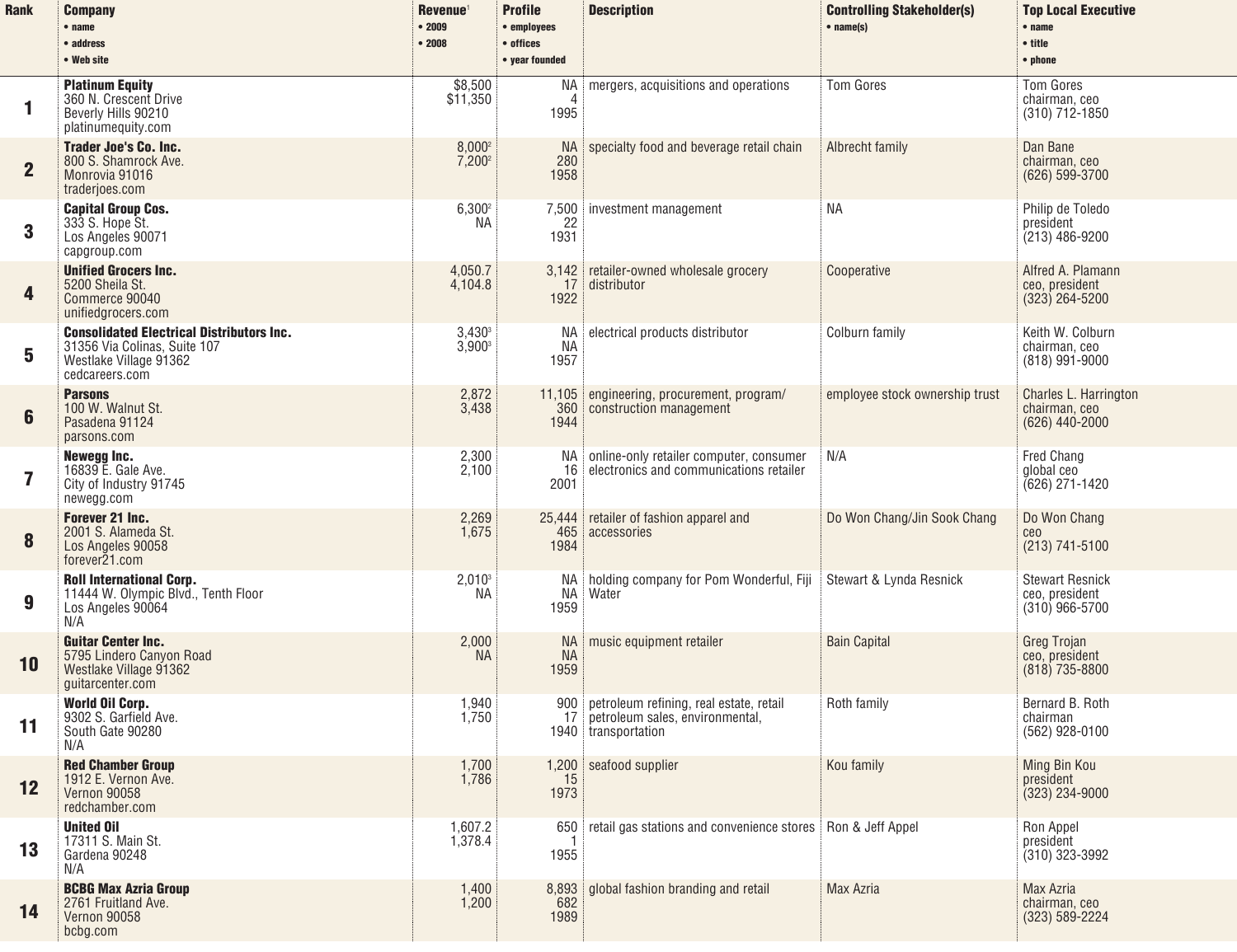| 15 | <b>Panda Restaurant Group</b><br>1683 Walnut Grove Ave.<br>Rosemead 91770<br>pandarg.com                          | 1,267.7<br>1,227.5            |                                     | 17,835 owner and operator of Panda Restaurant<br>1,338 Group, which includes Panda Express,<br>1973 Panda Inn & Hibachi San                     | Andrew and Peggy Cherng | Peggy Cherng<br>Andrew Cherng<br>co-chairwoman/co-chairman<br>(626) 799-9898 |
|----|-------------------------------------------------------------------------------------------------------------------|-------------------------------|-------------------------------------|-------------------------------------------------------------------------------------------------------------------------------------------------|-------------------------|------------------------------------------------------------------------------|
| 16 | <b>America Chung Nam LLC</b><br>1163 Fairway Drive<br>City of Industry 91789<br>acni.net                          | 1,125<br>1,363                | 250<br>5<br>1990                    | waste paper and pulp exporter                                                                                                                   | Yan Cheung              | Peter Wang<br>ceo<br>(909) 839-8383                                          |
| 17 | <b>Topa Equities Ltd.</b><br>1800 Avenue of the Stars, Suite 1400<br>Los Angeles 90067<br>topa.com                | 1,033.1<br>1,103.3            |                                     | 2,173 beverage distribution, automobile<br>dealerships, insurance, real estate, and<br>1962 manufacturing                                       | John E. Anderson        | John E. Anderson<br>president<br>$(310)$ 203-9199                            |
| 18 | <b>Belkin International Inc.</b><br>12045 Waterfront Drive<br>Playa Vista 90094<br>belkin.com                     | $1,000^2$<br><b>NA</b>        |                                     | NA   manufacturer of networking devices,<br>15 home theater accessories, power<br>1983 protection, mobility devices and desktop<br>connectivity | <b>NA</b>               | <b>Mark Reynoso</b><br>ceo, president<br>$(310) 751 - 5100$                  |
| 19 | J.F. Shea Co. Inc.<br>655 Brea Canyon Road<br>Walnut 91789<br>ifshea.com                                          | 977<br>2,263                  | NA .                                | general contractor, home builder, heavy<br>25 construction, property development and<br>1958 management                                         | Shea families           | John F. Shea<br>chairman<br>(909) 594-9500                                   |
| 20 | <b>Keyes Automotive Group</b><br>5855 Van Nuys Blvd.<br>Van Nuys 91401<br>keyescars.com                           | 968.94<br>1,095.84            | <b>NA</b><br><b>NA</b><br><b>NA</b> | automotive dealerships                                                                                                                          | <b>NA</b>               | <b>Howard Keyes</b><br>president<br>$(818) 782 - 0122$                       |
| 21 | <b>Act-1 Group</b><br>1999 W. 190th St.<br>Torrance 90504<br>act-1.com                                            | 960<br>960                    | NA<br>80<br>1978                    | staffing, human resources                                                                                                                       | Janice Bryant Howroyd   | Janice Bryant Howroyd<br>ceo<br>(310) 750-3400                               |
| 22 | <b>Super Center Concepts Inc.</b><br>15510 Carmenita Road<br>Santa Fe Springs 90670<br>superiorsuperwarehouse.com | 950 <sup>2</sup><br><b>NA</b> | <b>NA</b><br><b>NA</b><br>1995      | grocery stores                                                                                                                                  | <b>NA</b>               | Mimi Song<br>president<br>$(562)$ 345-9000                                   |
| 23 | <b>ValleyCrest Landscape Cos.</b><br>24151 Ventura Blvd.<br>Calabasas 91302<br>valleycrest.com                    | 940<br>990                    | 10,000<br>120<br>1949               | landscape services                                                                                                                              | <b>WND</b>              | Richard A. Sperber<br>ceo, president<br>$(818)$ 223-8500                     |
| 24 | <b>John Paul Mitchell Systems</b><br>9701 Wilshire Blvd., Suite 1205<br>Beverly Hills 90212<br>paulmitchell.com   | 900<br>900                    | NA.<br>NA<br>1980                   | professional salon hair care products<br>manufacturer                                                                                           | <b>NA</b>               | John Paul DeJoria<br>chairman, ceo<br>$(310)$ 248-3888                       |
| 25 | <b>Sunkist Growers Inc.</b><br>14130 Riverside Drive<br>Sherman Oaks 91423<br>sunkist.com                         | 860<br>1,076.6                | 1893                                | NA cooperative marketer of fresh and<br>NA processed fruits                                                                                     | cooperative             | Russell L. Hanlin<br>ceo, president<br>$(818)$ 986-4800                      |
| 26 | <b>Goldline International Inc.</b><br>1601 Cloverfield Blvd., 100 S. Tower<br>Santa Monica 90404<br>goldline.com  | 824.7<br>525.4                | 364<br>1960                         | precious metals and rare coins                                                                                                                  | <b>NA</b>               | <b>Mark Albarian</b><br>ceo, president<br>$(310)$ 587-1420                   |
| 27 | <b>Altour</b><br>12100 W. Olympic Blvd.<br>Los Angeles 90064<br>altour.com                                        | 809<br>569                    | 1991                                | 588 travel management for corporate,<br>73 entertainment, leisure and group clients                                                             | Alexandre Chemla        | Alexandre Chemla<br>president<br>$(310) 571 - 6000$                          |
| 28 | <b>ViewSonic Corp.</b><br>381 Brea Canvon Road<br>Walnut 91789<br>viewsonic.com                                   | 800 <sup>2</sup><br>1,000     | NA 1<br>26<br>1987                  | visual display products                                                                                                                         | James Chu               | James Chu<br>chairman, ceo<br>$(800) 888 - 8583$                             |
| 29 | <b>Utility Trailer Manufacturing Co.</b><br>17295 E. Railroad St.<br>City of Industry 91748<br>utilitytrailer.com | 700 <sup>2</sup><br>NA        | 1914                                | NA manufacturer and distributor of semi-<br>10 truck trailers                                                                                   | Bennett family          | Paul F. Bennett<br>Harold C. Bennett<br>ceo/president<br>$(626)$ 965-1541    |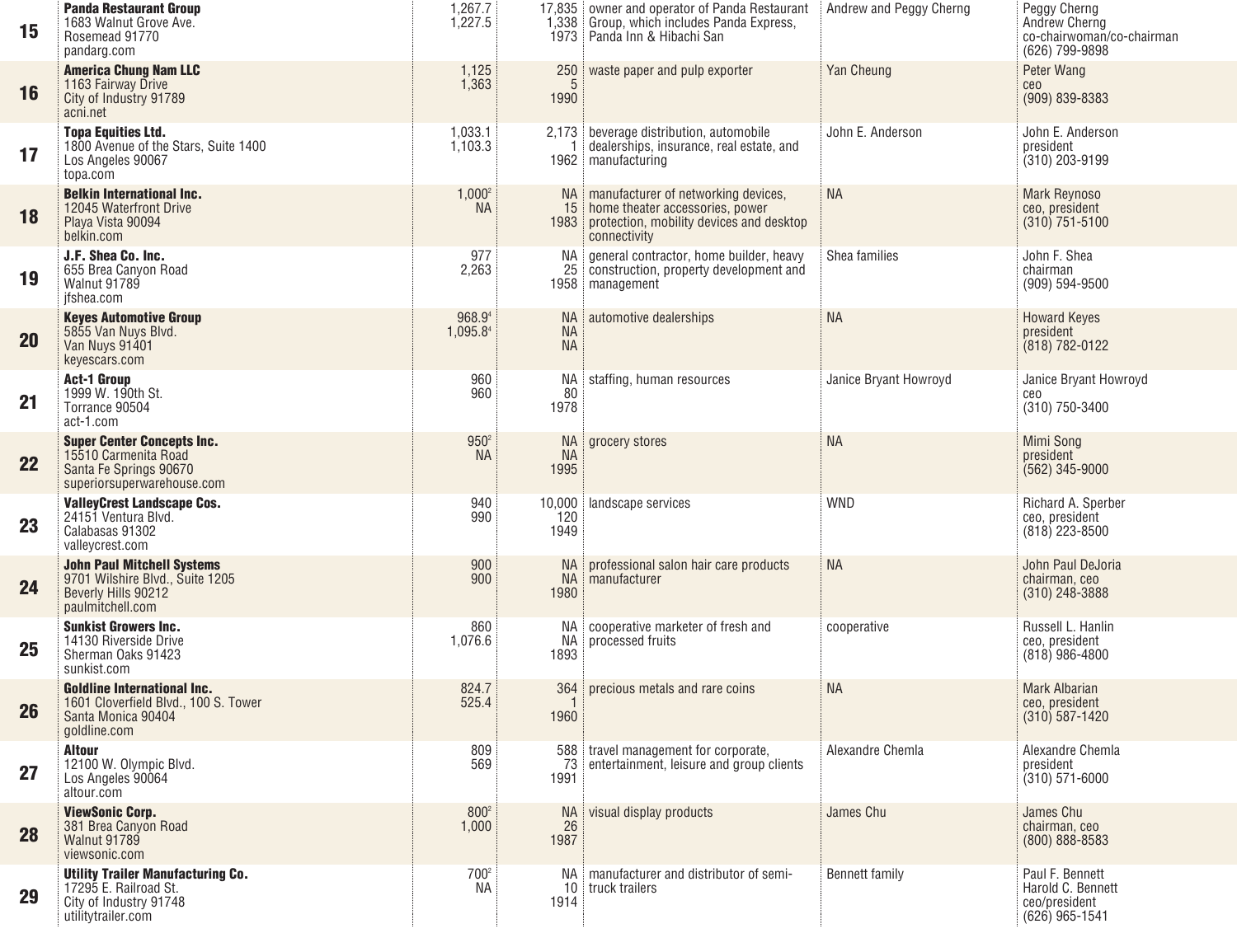| 30 | <b>BentleyForbes Holdings LLC</b><br>10250 Constellation Blvd., Suite 2300<br>Los Angeles 90067<br>bentleyforbes.com   | 535.5<br>535.5                | NA !<br>5<br>1993       | commercial real estate                                                                                                                             | Wehba family                                | David Cobb<br>ceo, president<br>$(310)$ 282-8000                                       |
|----|------------------------------------------------------------------------------------------------------------------------|-------------------------------|-------------------------|----------------------------------------------------------------------------------------------------------------------------------------------------|---------------------------------------------|----------------------------------------------------------------------------------------|
| 31 | <b>Acco Engineered Systems</b><br>6265 San Fernando Road<br>Glendale 91201<br>accoes.com                               | 525<br>614                    | NA<br>22<br>1934        | mechanical contractor                                                                                                                              | <b>ESOP</b>                                 | John Aversano<br>ceo, president<br>$(800)$ 998-2226                                    |
| 32 | <b>Shapco Inc.</b><br>1666 20th St.<br>Santa Monica 90404<br>N/A                                                       | 521<br>521                    | NA.<br>20<br>1962       | pipe manufacturer and distributor, water<br>well equipment manufacturer, developer                                                                 | Shapiro family                              | Bernard J. Shapiro<br><b>Leonard Shapiro</b><br>chairman/president<br>$(310)$ 264-1666 |
| 33 | <b>Bernards</b><br>555 First St.<br>San Fernando 91340<br>bernards.com                                                 | 496.4<br>496.4                | 5<br>1974               | NA pre-construction, general contracting,<br>program management, design-build<br>services, distressed project recovery,<br>sustainable development | Douglas Bernards/Gregory<br><b>Bernards</b> | Douglas D. Bernards<br>president<br>(818) 898-1521                                     |
| 34 | <b>TelePacific Communications</b><br>515 S. Flower St., 47th Floor<br>Los Angeles 90071<br>telepacific.com             | 451.9<br>443.9                | 39<br>1998              | 1,140 dedicated Internet access, private<br>networking, data transport, voice services                                                             | <b>Investcorp &amp; Clarity Partners</b>    | Dick Jalkut<br>ceo, president<br>$(213)$ 213-3000                                      |
| 35 | <b>Galpin Motors Inc.</b><br>15505 Roscoe Blvd.<br>North Hills 91343<br>galpin.com                                     | 447.2<br>577.3                | NA !<br>4<br>1946       | automotive dealerships                                                                                                                             | Herbert F. Boeckmann II                     | Herbert F. Boeckmann II<br>owner, president<br>$(818)$ 787-3800                        |
| 36 | <b>Ready Pac Produce Inc.</b><br>4401 Foxdale St.<br>Irwindale 91706<br>readypac.com                                   | $425^2$<br><b>NA</b>          | NA<br><b>NA</b><br>1969 | provider of fresh-cut produce                                                                                                                      | <b>NA</b>                                   | <b>Michael Solomon</b><br>ceo, president<br>$(626)$ 856-8686                           |
| 37 | <b>Bergelectric Corp.</b><br>5650 W. Centinela Ave.<br>Los Angeles 90045<br>bergelectric.com                           | 423.3<br>470.6                | 1,828<br>12<br>1946     | electrical contractor                                                                                                                              | J.R. Briscoe                                | Don L. Briscoe<br>president<br>$(310)$ 337-1377                                        |
| 38 | <b>Hitchcock Automotive Resources</b><br>1303 John Reed Court<br>City of Industry 91745<br>N/A                         | 383.4<br>503.8                | 509<br>5<br>1980        | retail automobile sales and service                                                                                                                | Frederick E. Hitchcock                      | Frederick E. Hitchcock<br>chairman, ceo<br>(626) 839-8401                              |
| 39 | <b>Superior Communications Inc.</b><br>5027 Irwindale Ave., Suite 900<br>Irwindale 91706<br>superiorcommunications.com | 381<br>430                    | 6<br>1991               | 325 manufacturer and distributor of wireless<br>phone accessories                                                                                  | Solomon Chen                                | Solomon Chen<br>ceo, president<br>$(626)$ 856-6020                                     |
| 40 | <b>Rockview Dairies Inc.</b><br>7011 Stewart and Gray Road<br>Downey 90241<br>rockviewfarms.com                        | $375^2$<br><b>NA</b>          | NA<br><b>NA</b><br>1965 | dairy processor and distributor                                                                                                                    | <b>NA</b>                                   | <b>Ted DeGroot</b><br>general manager<br>(562) 927-5511                                |
| 41 | <b>PMC Global Inc.</b><br>12243 Branford St.<br>Sun Valley 91352<br>pmcglobalinc.com                                   | 370 <sup>2</sup><br><b>NA</b> | NA<br>1971              | NA manufacturer of chemicals,<br>pharmaceuticals, equipment and plastics                                                                           | NA                                          | Phillip E. Kamins<br>ceo, president<br>$(818) 896 - 1101$                              |
| 42 | K.V. Mart Co.<br>1245 E. Watson Center Road<br><b>Carson 90745</b><br>kvmart.com                                       | 365<br>245.2                  | 25<br>1977              | 2,000 grocery stores                                                                                                                               | Darioush Khaledi                            | Darioush Khaledi<br>chairman, ceo<br>$(310) 816 - 0200$                                |
| 43 | <b>Morley Builders</b><br>2901 28th St., Suite 100<br>Santa Monica 90405<br>morleybuilders.com                         | 355.4<br>308                  | 4<br>1947               | 480 general contractor, concrete<br>subcontractor                                                                                                  | employee-owned                              | Mark Benjamin<br>ceo<br>(310) 399-1600                                                 |
| 44 | <b>Rehrig Pacific Co.</b><br>4010 E. 26th St.<br>Los Angeles 90058<br>rehrigpacific.com                                | 355<br>406                    | 11                      | 1,300 manufacturer of plastic pallets, refuse<br>and recycling carts, reusable plastic<br>1913 crates and packaging containers                     | <b>NA</b>                                   | William J. Rehrig<br>ceo, president<br>$(323)$ 262-5145                                |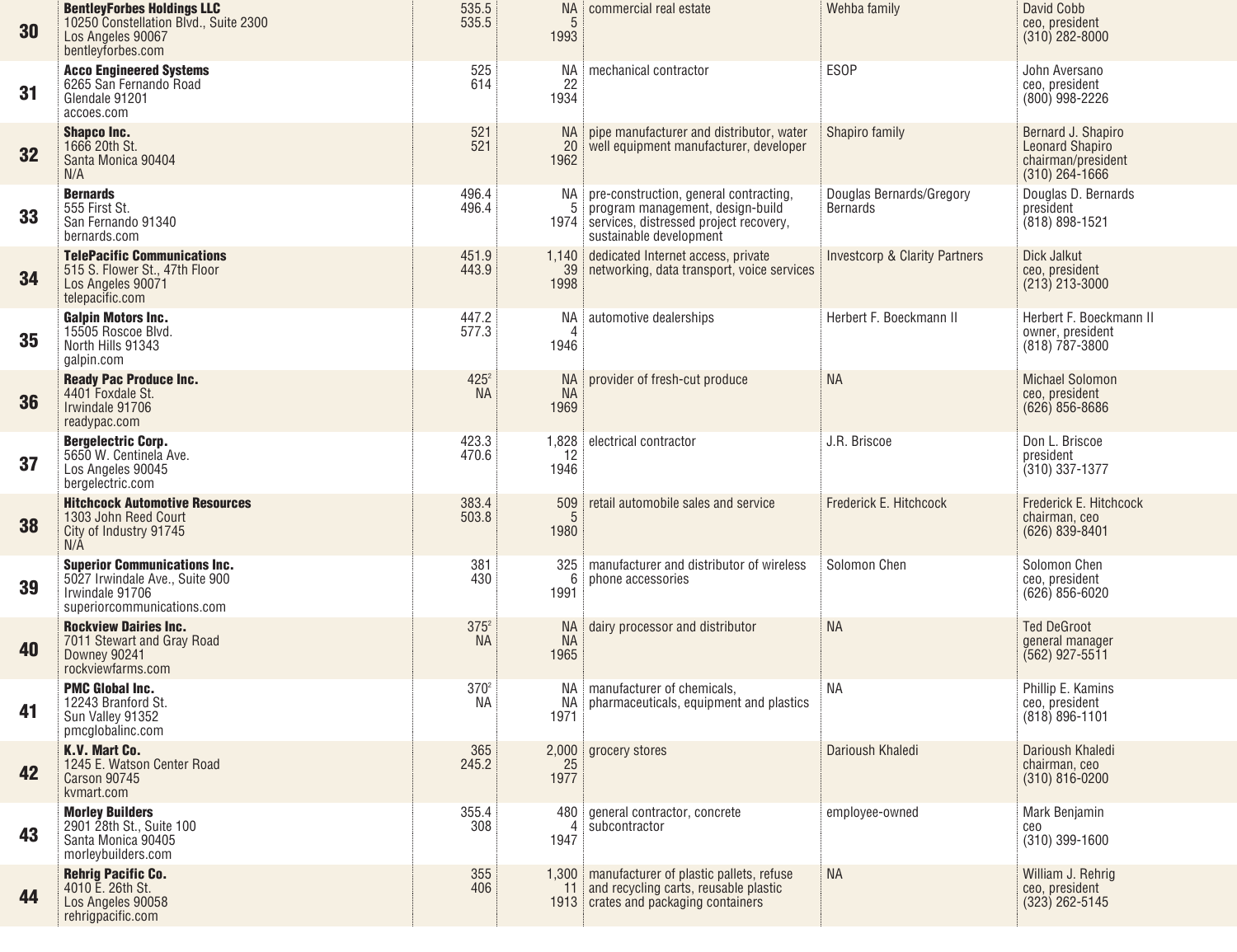| 45 | <b>Majestic Realty Co.</b><br>13191 Crossroads Parkway, Sixth Floor<br>City of Industry 91746<br>majesticrealty.com | $350^{\circ}$<br><b>NA</b>    | NA :<br>6<br>1948             | real estate development                                                                                               | Edward P. Roski Jr.                | Edward P. Roski Jr.<br>chairman, ceo<br>(562) 692-9581           |
|----|---------------------------------------------------------------------------------------------------------------------|-------------------------------|-------------------------------|-----------------------------------------------------------------------------------------------------------------------|------------------------------------|------------------------------------------------------------------|
| 46 | <b>Shammas Auto Group</b><br>3330 S. Figueroa St.<br>Los Angeles 90007<br>dtlamotors.com                            | 336.2<br>377.3                | 550<br>$\overline{2}$<br>1955 | seven automobile dealerships                                                                                          | Jeanette Shammas                   | Jeanette Shammas<br>owner<br>(213) 748-6141                      |
| 47 | <b>Walters Wholesale Electric Co.</b><br>2825 Temple Ave.<br>Signal Hill 90755<br>walterswholesale.com              | 322<br>322                    | NА<br>31<br>1953              | wholesale electrical sales                                                                                            | John Walter                        | <b>Bill Durkee</b><br>president<br>$(562)$ 988-3100              |
| 48 | <b>Sage Automotive Group</b><br>3550 Cahuenga Blvd. West<br>Los Angeles 90068<br>sageauto.com                       | 310 <sup>2</sup><br><b>NA</b> | <b>NA</b><br>1970             | auto dealership sale and service                                                                                      | <b>Morris Schrage</b>              | <b>Morris Schrage</b><br>president<br>$(818) 769 - 8100$         |
| 49 | <b>Dunn-Edwards Corp.</b><br>4885 E. 52nd Place<br>Los Angeles 90058<br>dunnedwards.com                             | 300 <sup>2</sup><br>NA.       | ΝA<br>98<br>1925              | paint manufacturer                                                                                                    | Kenneth N. Edwards                 | Karl E. Altergott<br>president<br>$(323)$ 771-3330               |
| 50 | <b>Matt Construction Corp.</b><br>9814 Norwalk Blvd., Suite 100<br>Santa Fe Springs 90670<br>mattconstruction.com   | 295<br>295                    | <b>NA</b><br>1991             | commercial general contractor                                                                                         | <b>Paul Matt</b>                   | Paul Matt<br><b>Steve Matt</b><br>chairman/ceo<br>(562) 903-2277 |
| 51 | <b>Marvin Engineering Co. Inc.</b><br>261 W. Beach Ave.<br>Inglewood 90302<br>marvineng.com                         | 290<br>290                    | ΝA<br>1963                    | aerospace and defense contractor                                                                                      | M. Gussman/G. Friedman             | Gerald Friedman<br>vice chairman<br>$(310) 674 - 5030$           |
| 52 | Allen Lund Co. Inc.<br>4529 Angeles Crest Highway, Suite 300<br>La Cañada 91011<br>allenlund.com                    | 287.9<br>352.9                | 310<br>30<br>1976             | transportation brokerage and logistics                                                                                | <b>NA</b>                          | D. Allen Lund<br>ceo, president<br>(818) 790-8412                |
| 53 | <b>Morrow-Meadows Corp.</b><br>231 Benton Court<br>City of Industry 91789<br>morrow-meadows.com                     | 279<br>268.6                  | 1,250<br>g<br>1964            | electrical/data communications<br>contractors and engineers                                                           | Karen V. Price                     | Karen V. Price<br>president<br>$(909) 598 - 7700$                |
| 54 | <b>Wedbush Inc.</b><br>1000 Wilshire Blvd.<br>Los Angeles 90017<br>wedbush.com                                      | 273.9<br>221.9                | 51<br>1955                    | 982   financial services, securities brokerage,<br>commercial & investment banking,<br>investing and asset management | <b>NA</b>                          | Eric D. Wedbush<br>ceo, president<br>$(213)$ 688-8080            |
| 55 | <b>Oltmans Construction Co.</b><br>10005 Mission Mill Road<br>Whittier 90601<br>oltmans.com                         | 264<br>264                    | NA I<br>2<br>1932             | commercial and industrial general<br>contractor                                                                       | <b>WND</b>                         | J.O. Oltmans II<br>chairman, ceo<br>(562) 948-4242               |
| 56 | <b>TravelStore Inc.</b><br>11601 Wilshire Blvd.<br>Los Angeles 90025<br>travelstoreusa.com                          | 243<br>255                    | 308<br>1975                   | travel management                                                                                                     | <b>ESOP</b>                        | Wido L. Schaefer<br>chairman, ceo<br>$(310) 575 - 5540$          |
| 57 | <b>Web Service Co.</b><br>100 N. Sepulveda Blvd, 12th Floor<br>El Segundo 90245<br>weblaundry.com                   | 222.1<br>218.3                | 1947                          | 496   laundry service provider for multi-unit<br>11 housing                                                           | <b>Code Hennessy &amp; Simmons</b> | <b>Adam Coffey</b><br>ceo, president<br>$(800)$ 421-6897         |
| 58 | Robinson Helicopter Co. Inc.<br>2901 Airport Drive<br>Torrance 90505<br>robinsonheli.com                            | 217.7<br>338.8                | 1,000<br>1973                 | helicopter designer and manufacturer                                                                                  | <b>Frank Robinson</b>              | <b>Kurt Robinson</b><br>president<br>$(310) 539 - 0508$          |
| 59 | <b>TwinMed LLC</b><br>11333 Greenstone Ave.<br>Santa Fe Springs 90670<br>twinmed.com                                | 216<br>216                    | NA i<br>12<br>1998            | medical supply distribution to nursing<br>homes and alternate site markets                                            | <b>NA</b>                          | Shlomo Rechnitz<br>ceo<br>(323) 582-9900                         |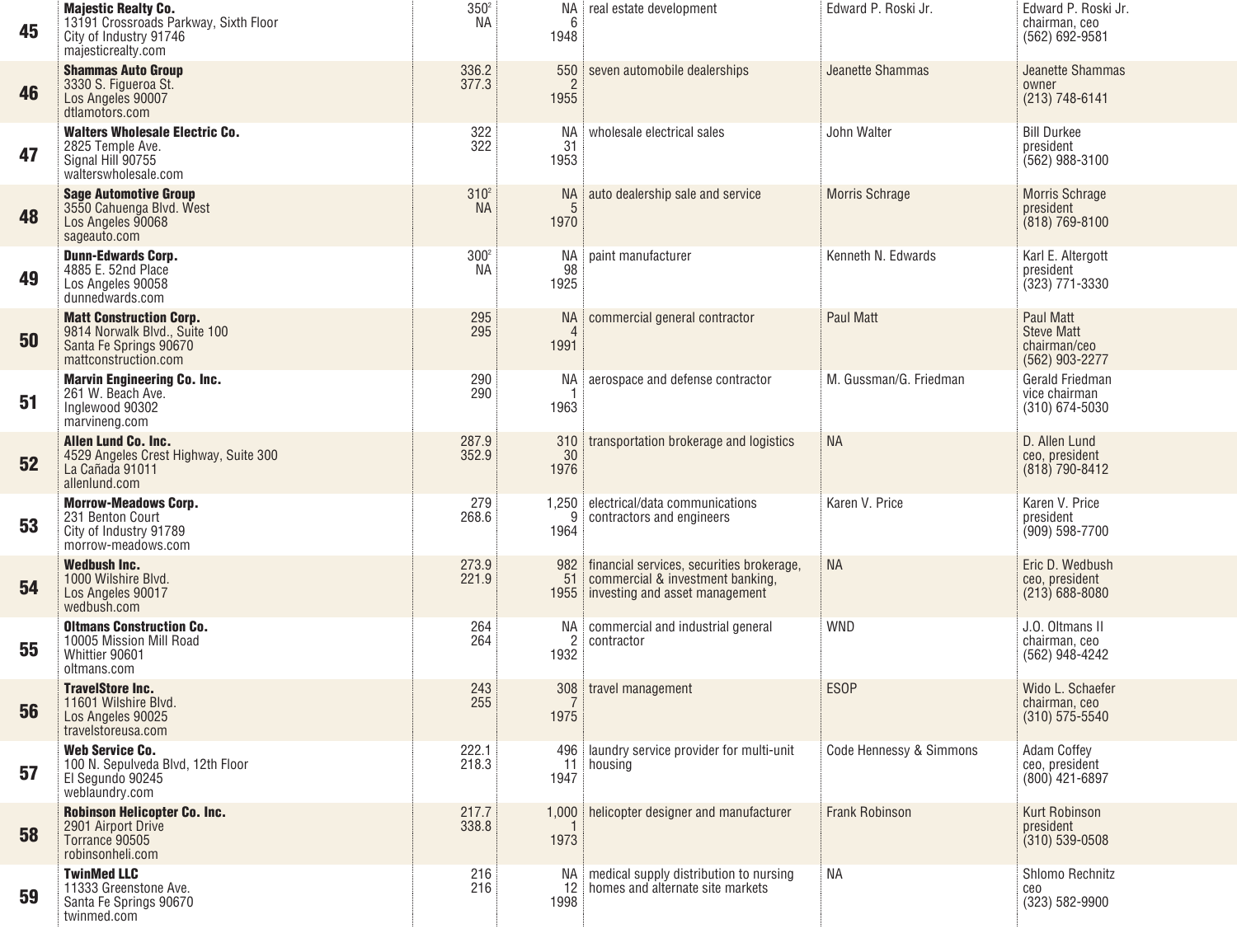| 60 | <b>International Coffee &amp; Tea LLC</b><br>1945 S. La Cienega Blvd.<br>Los Angeles 90034<br>coffeebean.com             | 195<br><b>NA</b>              | 350<br>1963              | NA specialty coffee and tea                                                                                 | <b>NA</b>                     | <b>Sunny Sassoon</b><br>ceo<br>(310) 237-2326                                  |
|----|--------------------------------------------------------------------------------------------------------------------------|-------------------------------|--------------------------|-------------------------------------------------------------------------------------------------------------|-------------------------------|--------------------------------------------------------------------------------|
| 61 | American Golf Corp.<br>2951 28th St.<br>Santa Monica 90405<br>americangolf.com                                           | $180^{2}$<br>NA.              | NA.<br><b>NA</b><br>1968 | golf course management                                                                                      | NA                            | Paul Major<br>ceo, president<br>$(310)$ 664-4000                               |
| 62 | <b>WorldLink</b><br>6100 Wilshire Blvd., Suite 1400<br>Los Angeles 90048<br>worldlinkmedia.com                           | 179.8<br>150.8                | 65:<br>1997              | multi-platform media sales including<br>media placement, negotiation, billing,<br>accounting and collection | <b>Toni Erickson Knight</b>   | Toni Erickson Knight<br>ceo, founder<br>$(323)$ 965-3000                       |
| 63 | <b>Ernest Paper Products Inc.</b><br>5777 Smithway St.<br>Commerce 90040<br>ernestpaper.com                              | 177<br>177                    | 9<br>1946                | NA industrial packaging and janitorial<br>supplies distributor                                              | A. Charles Wilson/Tim Wilson  | A. Charles Wilson<br>chairman<br>(323) 923-3000                                |
| 64 | <b>Windsor Capital Group Inc.</b><br>3000 Ocean Park Blvd., Suite 3010<br>Santa Monica 90405<br>wcghotels.com            | 170.7<br>264.6                |                          | 2,137 commercial real estate acquisition,<br>25 development and management; hotel<br>1983 management        | <b>NA</b>                     | Patrick M. Nesbitt Sr.<br>chairman, ceo<br>$(310) 566 - 1100$                  |
| 65 | <b>Discus Dental LLC</b><br>8550 Higuera St.<br>Culver City 90232<br>discusdental.com                                    | 165<br>165                    | 600<br>8<br>1993         | aesthetic, clinical and retail dental<br>products distributor and manufacturer                              | NA                            | Steve Semmelmayer<br>ceo<br>(310) 845-8200                                     |
| 66 | <b>Accuride International Inc.</b><br>12311 Shoemaker Ave.<br>Santa Fe Springs 90670<br>accuride.com                     | $165^2$<br><b>NA</b>          | NA.<br>NA<br>1962        | ball bearing slides manufacturer                                                                            | <b>NA</b>                     | Scott Jordan<br>president<br>$(562)$ 903-0200                                  |
| 67 | <b>Pacific American Fish Co.</b><br>5525 S. Santa Fe Ave.<br>Vernon 90058<br>pafco.net                                   | $160^2$<br>NA.                | NA<br>3<br>1977          | seafood supplier                                                                                            | Peter Huh                     | Peter Huh<br>ceo, president<br>$(323)$ 319-1515                                |
| 68 | <b>Distinctive Appliances Inc.</b><br>1440 Bridge Gate Drive<br>Diamond Bar 91765<br>dacor.com                           | 157 <sup>2</sup><br><b>NA</b> | NA.<br>NA<br>1965        | kitchen appliance manufacturer                                                                              | <b>NA</b>                     | S. Michael Joseph<br>chairman<br>(626) 799-1000                                |
| 69 | <b>Mobile Storage Group Inc.</b><br>700 N. Brand Blvd., Suite 1000<br>Glendale 91203<br>mobilestorage.com                | $155^2$<br>NA.                | NA I<br>94<br>1987       | rental and sale of on-site storage<br>containers, trailers and portable offices                             | Welsh Carson Anderson & Stowe | Douglas A. Waugaman<br>ceo, president<br>$(818)$ 253-3291                      |
| 70 | <b>JC Sales</b><br>2600 S. Soto St.<br>Los Angeles 90023<br>jcsales.biz                                                  | 151.5<br>153.8                | 270<br>1993              | general merchandise wholesaler                                                                              | James H. Shim                 | James H. Shim<br>Kenny K. Suh<br>chairman/ceo, president<br>$(323) 881 - 0099$ |
| 71 | <b>Z</b> Gallerie<br>1855 W. 139th St.<br>Gardena 90249<br>zgallerie.com                                                 | $150^2$<br>NA.                | NA :<br>3<br>1979        | home furnishings and accessories retailer   NA                                                              |                               | <b>Michael Zeiden</b><br>ceo, president<br>$(310)$ 630-1200                    |
| 72 | <b>Triton Pacific Capital Partners LLC</b><br>10877 Wilshire Blvd., 12th Floor<br>Los Angeles 90024<br>tritonpacific.com | 140.8<br>127.3                | 3 <sup>3</sup><br>2001   | 13 equity investor in profitable private<br>companies with sustainable cash flow                            | <b>NA</b>                     | Craig J. Faggen<br>managing partner<br>$(310)$ 943-4990                        |
| 73 | M.C. Gill Corp.<br>4056 Easy St.<br>El Monte 91731<br>mcgillcorp.com                                                     | 140<br>140                    | NA :<br>ΝA<br>1945       | composite materials manufacturer                                                                            | <b>NA</b>                     | Stephen Gill<br>chairman<br>(626) 443-4022                                     |
| 74 | <b>Psomas</b><br>555 S. Flower St., Suite 4400<br>Los Angeles 90071<br>psomas.com                                        | 130.1<br>130.1                | NA 1<br>23<br>1946       | consulting engineering firm specializing<br>in water, transportation and land                               | <b>ESOP</b>                   | Jacob Lipa<br>president<br>$(213)$ 223-1400                                    |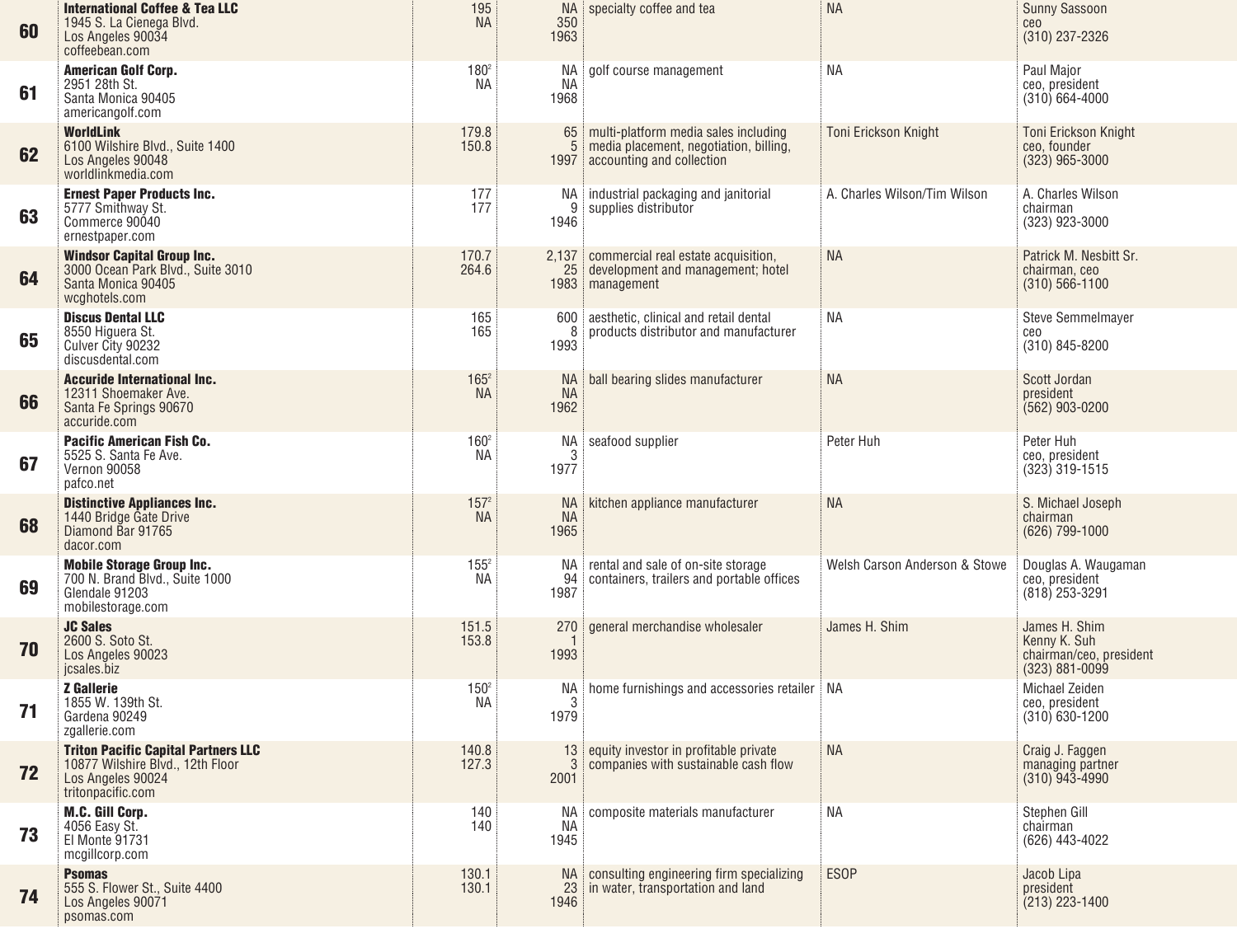| 75 | <b>Telacu Industries</b><br>5400 E. Olympic Blvd., Third Floor<br>Los Angeles 90022<br>telacu.com             | 130<br>130                      |                                | 600 community development corporation,<br>28 financial services, real estate<br>1968 development, construction, construction<br>management | <b>WND</b>                                             | Michael Lizarraga<br>ceo, president<br>$(323)$ 721-1655                              |
|----|---------------------------------------------------------------------------------------------------------------|---------------------------------|--------------------------------|--------------------------------------------------------------------------------------------------------------------------------------------|--------------------------------------------------------|--------------------------------------------------------------------------------------|
| 76 | <b>Goldberg and Solovy Foods Inc.</b><br>5925 S. Alcoa Ave.<br>Vernon 90058<br>gsfoods.com                    | 128.3<br>135                    |                                | 270 meat, poultry and fish processor, food,<br>non-food, small wares and food<br>1974 equipment distributor                                | <b>Earl Goldberg</b>                                   | Earl L. Goldberg<br>president<br>$(323) 581 - 6161$                                  |
| 77 | <b>Daylight Transport LLC</b><br>3200 Hooper Ave.<br>Los Angeles 90011<br>dylt.com                            | 128.2<br>158.8                  | 300<br>6<br>1977               | freight transportation services                                                                                                            | <b>Richard Breen</b>                                   | Kacey Rock Fallert<br>president<br>$(310) 507 - 8200$                                |
| 78 | <b>Anthony Inc.</b><br>12812 Arroyo St.<br>San Fernando 91342<br>anthonydoors.com                             | 126 <sup>3</sup><br><b>NA</b>   | NA.<br><b>NA</b>               | distributor of case doors, shelving and<br>lighting systems for commercial<br>1998 refrigeration                                           | <b>NA</b>                                              | <b>Jeff Clark</b><br>ceo, president<br>$(818)$ 365-9451                              |
| 79 | <b>Super A Foods Inc.</b><br>7200 Dominion Circle<br>Los Angeles 90040<br>superafoods.com                     | $125^{3}$<br><b>NA</b>          | ΝA<br><b>NA</b><br>1971        | supermarket chain                                                                                                                          | <b>NA</b>                                              | Jim Amen<br>president<br>$(323) 869 - 0600$                                          |
| 80 | <b>Mercado Latino Inc.</b><br>245 Baldwin Park Blvd.<br>City of Industry 91746<br>mercadolatino.biz           | $123.6^3$<br><b>NA</b>          | <b>NA</b><br><b>NA</b><br>1963 | Hispanic food products distributor                                                                                                         | <b>NA</b>                                              | Graciliano Rodriguez<br>president<br>$(626)$ 333-6862                                |
| 81 | <b>Koos Manufacturing Inc.</b><br>2741 Seminole Ave.<br>South Gate 90280<br>koos.com                          | 122.2<br>100.9                  | 900<br>1985                    | apparel manufacturing                                                                                                                      | <b>NA</b>                                              | U. Yul Ku<br>president<br>$(323) 564 - 2100$                                         |
| 82 | <b>Levine Leichtman Capital Partners</b><br>335 N. Maple Drive., Suite 130<br>Beverly Hills 90210<br>llcp.com | 120.8<br>122.7                  | 45<br>$\overline{4}$<br>1985   | private investment firm in middle market<br>companies                                                                                      | Lauren B. Leichtman                                    | Lauren B. Leichtman<br>founding principal, ceo<br>$(310)$ $275 - 5335$               |
| 83 | <b>Individual Foodservice</b><br>5496 Lindbergh Lane<br><b>Bell 90201</b><br>indfood.com                      | 120<br>105                      | 220<br>$\overline{2}$<br>1926  | restaurant supplies distributor                                                                                                            | <b>SC Supowitz</b>                                     | S.C. Supowitz<br>president<br>$(323)$ 981-2800                                       |
| 84 | <b>Fruit Growers Supply Co.</b><br>14130 Riverside Drive<br>Sherman Oaks 91423<br>fruitgrowers.com            | 118.3 <sup>3</sup><br><b>NA</b> | <b>NA</b><br><b>NA</b><br>1907 | manufacturer of citrus fruit shipping<br>supplies, irrigation tools                                                                        | <b>NA</b>                                              | Nazir Khan<br>ceo, president<br>$(818)$ 986-6480                                     |
| 85 | <b>Watt Cos.</b><br>2716 Ocean Park Blvd., Suite 3040<br>Santa Monica 90405<br>wattcompanies.com              | 117<br>117                      | 125<br>1947                    | real estate                                                                                                                                | <b>Watt Family</b>                                     | James Maginn<br>ceo<br>(310) 314-2430                                                |
| 86 | <b>Montrose Travel</b><br>2349 Honolulu Ave.<br>Montrose 91020<br>montrosetravel.com                          | 115.6<br>112.3                  | 151<br>5<br>1956               | travel agency                                                                                                                              | Joe, Julie, Andi McClure                               | Joe McClure<br>president<br>$(800)$ 666-8767                                         |
| 87 | <b>72andSunnv</b><br>6300 Arizona Circle<br>Los Angeles 90045<br>72andsunny.com                               | 114.1<br>89.6                   | 2<br>2004                      | 145 marketing/advertising agency                                                                                                           | John Boiler, Glenn Cole, Robert<br>Nakata, Matt Jarvis | John Boiler/Glenn Cole/<br>Robert Nakata/Matt Jarvis<br>partners<br>$(310)$ 215-9009 |
| 88 | <b>Tri-West Ltd.</b><br>12005 Pike St.<br>Santa Fe Springs 90670<br>triwestltd.com                            | 111.8 <sup>3</sup><br><b>NA</b> | <b>NA</b><br><b>NA</b><br>1981 | distributor of Armstrong flooring<br>materials                                                                                             | <b>NA</b>                                              | Dan Proctor<br>president<br>$(562) 692 - 9166$                                       |
| 89 | <b>Big A Drug Stores Inc.</b><br>12030 S. Garfield Ave.<br>South Gate 90280<br>bigadrug.com                   | 110<br>110                      | 21<br>1971                     | NA drug store operator                                                                                                                     | Edward J. Dallal                                       | Edward J. Dallal<br>ceo<br>(562) 633-9578                                            |